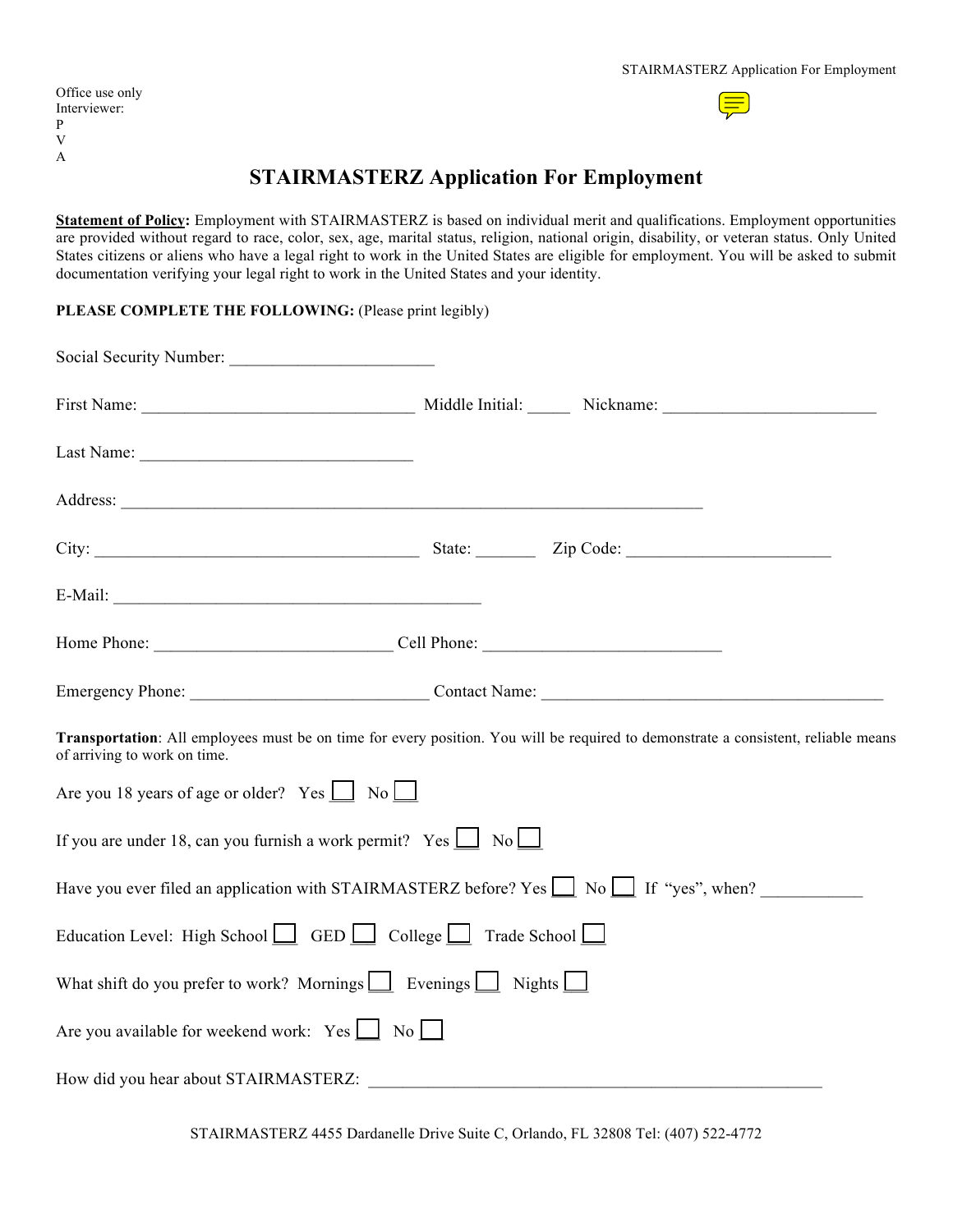| STAIRMASTERZ Application For Employment |  |  |
|-----------------------------------------|--|--|
|                                         |  |  |

| What is the minimum hourly pay you are willing to accept:                                                                                                                    |
|------------------------------------------------------------------------------------------------------------------------------------------------------------------------------|
| What geographic area are you willing to work:                                                                                                                                |
| Have you ever been convicted of a felony or misdemeanor? $Yes \Box No \Box$                                                                                                  |
| (NOTE: A conviction will not necessarily bar you from employment. Each conviction will be judged on its own merits<br>with respect to time, circumstances, and seriousness.) |

Have you ever been discharged or suspended from employment?  $Yes \Box No \Box$ 

If you answered "yes", please explain: \_\_\_\_\_\_\_\_\_\_\_\_\_\_\_\_\_\_\_\_\_\_\_\_\_\_\_\_\_\_\_\_\_\_\_\_\_\_\_\_\_\_\_\_\_\_\_\_\_\_\_\_\_\_\_\_\_\_\_\_\_\_\_\_\_

# **Employment History (1):**

| <b>Start Date</b> | End Date | Company Name, Address,<br>& Phone Number | Position Held & Salary | Supervisor<br>Name | Reason For<br>Leaving |
|-------------------|----------|------------------------------------------|------------------------|--------------------|-----------------------|
|                   |          |                                          |                        |                    |                       |
|                   |          |                                          |                        |                    |                       |
|                   |          |                                          |                        |                    |                       |
|                   |          |                                          |                        |                    |                       |

| Are you eligible for re-hire at the above company: $Yes \boxed{\phantom{0}} No \boxed{\phantom{0}}$ |  |  |  |
|-----------------------------------------------------------------------------------------------------|--|--|--|
|-----------------------------------------------------------------------------------------------------|--|--|--|

### **Employment History (2):**

| <b>Start Date</b> | End Date | Company Name, Address,<br>& Phone Number | Position Held & Salary | Supervisor<br>Name | Reason For<br>Leaving |
|-------------------|----------|------------------------------------------|------------------------|--------------------|-----------------------|
|                   |          |                                          |                        |                    |                       |
|                   |          |                                          |                        |                    |                       |
|                   |          |                                          |                        |                    |                       |
|                   |          |                                          |                        |                    |                       |

| Are you eligible for re-hire at the above company: Yes $\boxed{\phantom{1}}$ No $\boxed{\phantom{1}}$ |  |  |  |
|-------------------------------------------------------------------------------------------------------|--|--|--|
|-------------------------------------------------------------------------------------------------------|--|--|--|

### **Employment History (3):**

| <b>Start Date</b> | <b>End Date</b> | Company Name, Address,<br>& Phone Number | Position Held & Salary | Supervisor<br>Name | Reason For<br>Leaving |
|-------------------|-----------------|------------------------------------------|------------------------|--------------------|-----------------------|
|                   |                 |                                          |                        |                    |                       |
|                   |                 |                                          |                        |                    |                       |
|                   |                 |                                          |                        |                    |                       |
|                   |                 |                                          |                        |                    |                       |

Are you eligible for re-hire at the above company:  $Yes \fbox{3} No$ 

Other Work Related Comments: